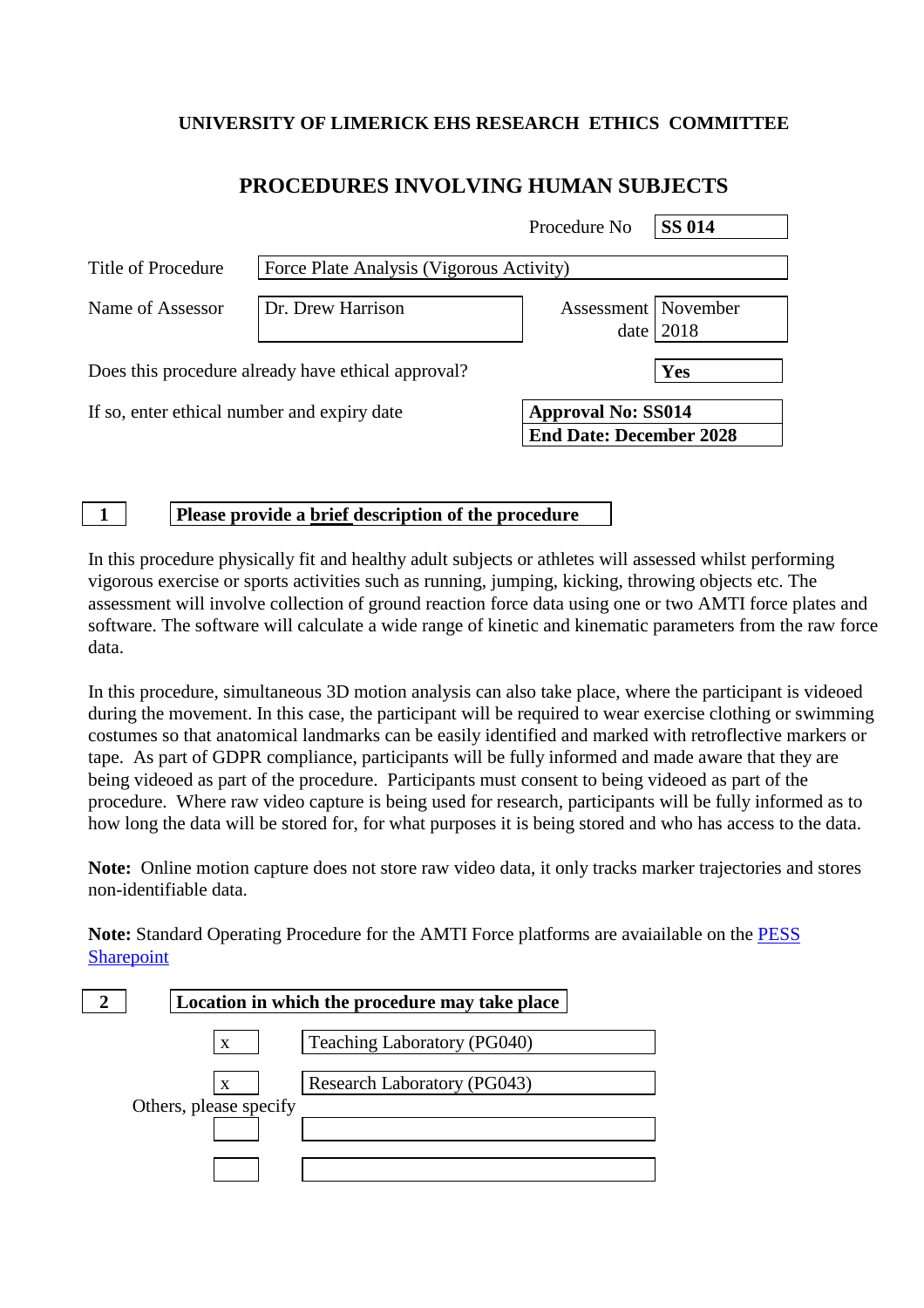

The risks involved in this procedure arise entirely from the nature of the activities themselves and not the procedure involved. There is no major additional risk to subjects as a result of being measured using the force platform. The subjects involved in this procedure will all be active and proficient in carrying out the motor skills under investigation.

In some trials when simultaneous 3D motion analysis is carried out, subjects may be required to wear exercise clothing or swimming costumes so that anatomical landmarks can be easily identified and marked with retroflective markers or tape.

A third party, preferably of the same sex as the subject, will be present during periods of physical contact between experimenter and subject.

Raw video data can identify a participant. As part of GDPR compliance, participants will be fully informed and made aware that they are being videoed as part of the procedure. Participants must consent to being videoed as part of the procedure. Where raw video capture is being used for research, participants will be fully informed as to how long the data will be stored for, for what purposes it is being stored and who has access to the data.

Raw video capture will be stored on password protected computers until data analysis is complete. Raw video data will be deleted at the end of the project and the anonymised non-identifiable data will be retained.

### **5 Action to be taken in the event of a foreseeable emergency**

The procedure will be terminated if the volunteer shows any sign of distress.

Standard first aid procedures may be required depending on the severity of the situation. The following standard procedure should be followed in the event of an incident occurring in the PESS building / UL Facility:

1. Stop the procedure. Position the subject to prevent self-injury.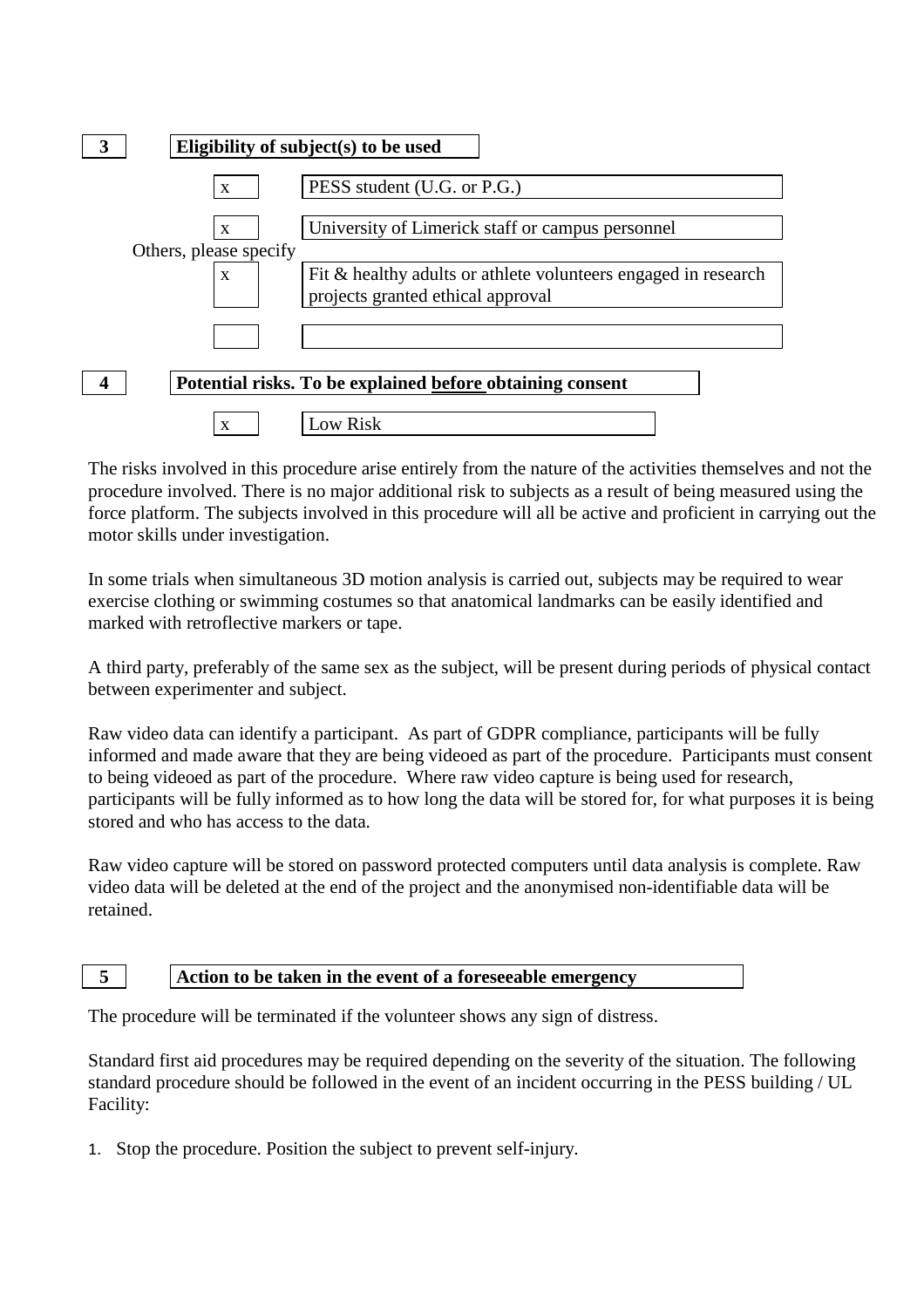- 2. If appropriate, raise the subject's lower limbs to improve blood flow. Should the subject fail to respond summon help immediately.
- 3. Check vital signs airways, breathing and circulation (ABC)
- 4. If required attempt CPR as soon as possible.
- 5. Requesting Help: Emergency Contact telephone numbers are listed on laboratory door:
	- During normal working hours 9am-5pm, use lab phone to contact the Student Health Centre on **061-20**2534
	- Outside of normal working hours, or if the Student Health Centre number is engaged/busy, use the laboratory phone to dial 3333 for UL security personnel who will then contact the ambulance service. Contact one of the PESS First Aiders – names are listed on the PESS laboratory door.
- 6. When contacting the above clearly state: Location, Building, Room Number, Nature of Incident/Accident and provide a contact number.
- 7. Complete the UL 'Accident & Emergency' form (completed by the investigator, not the volunteer). Forms available on UL HR website: <https://www.ul.ie/hr/hr-policies-procedures-and-forms-z>